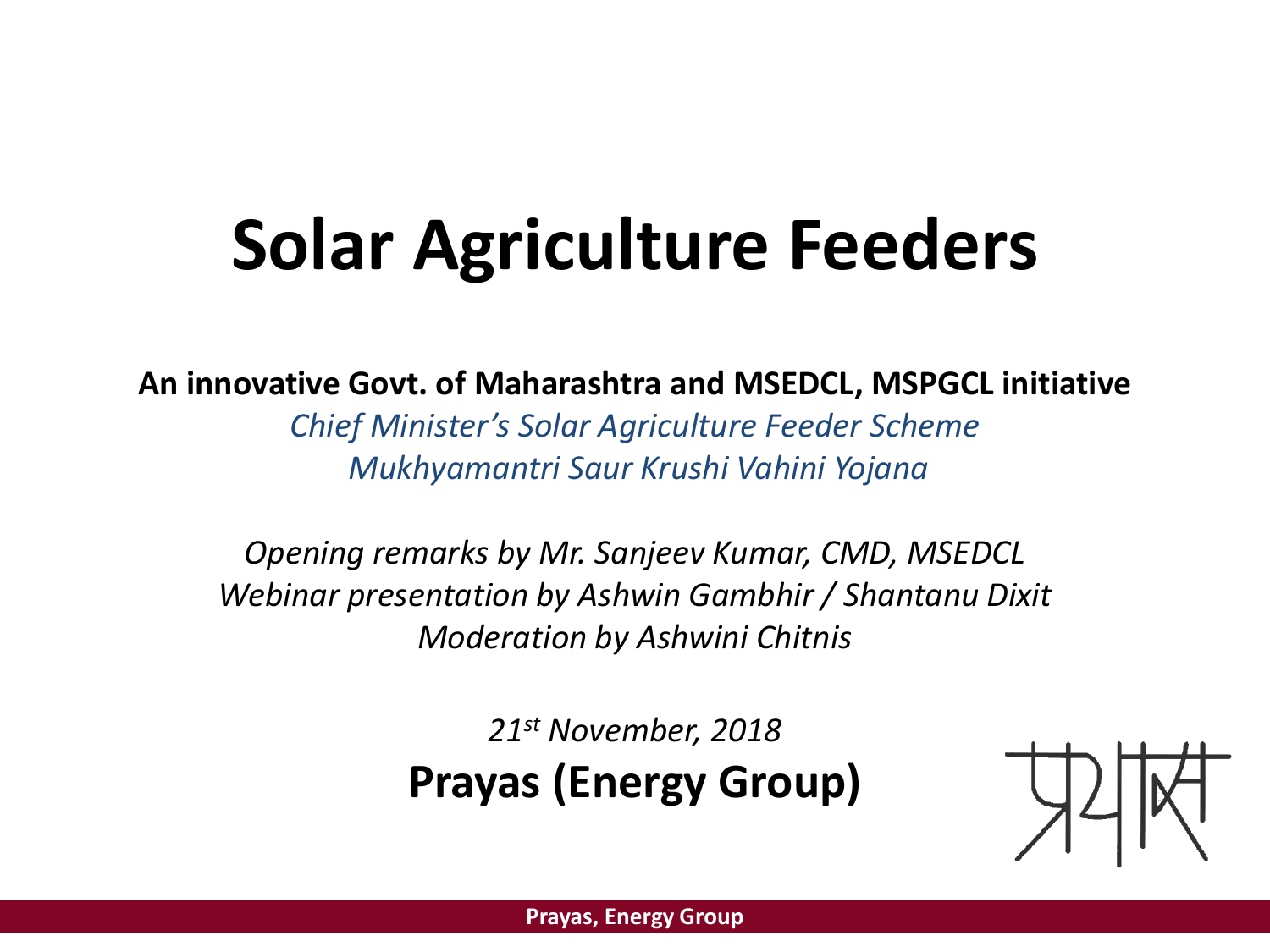### **Outline**

- Agriculture and electricity
- Solar agriculture feeder concept
	- Economic viability and sensitivity
	- Existing status and regulatory updates in Maharashtra
	- –Other advantages
- **Summary**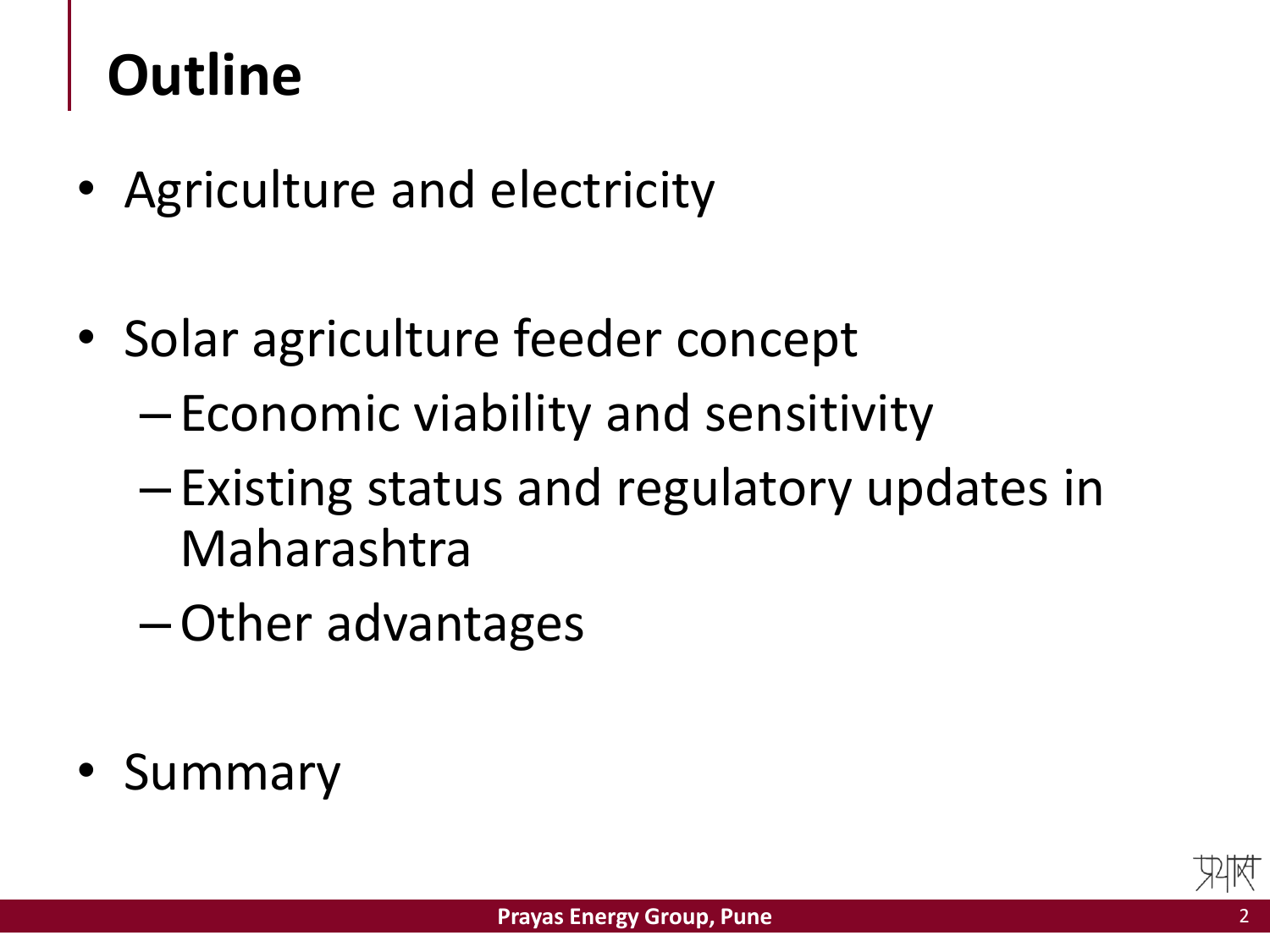## **Agriculture and electricity distribution**

### • **Long standing and vexed issue**

- Critical political economy & ground reality considerations important.
- No silver bullet, will take time to solve
- Demand for day-time reliable quality power supply from consumers
- Significant subsidy and cross-subsidy support from DISCOM/GoM

### • **No one size fits all solution**

- Should be appropriate for specific state in consideration
- *However, any scalable solution should reduce cost/subsidy for state/DISCOM while improving farmer satisfaction of power supply.*

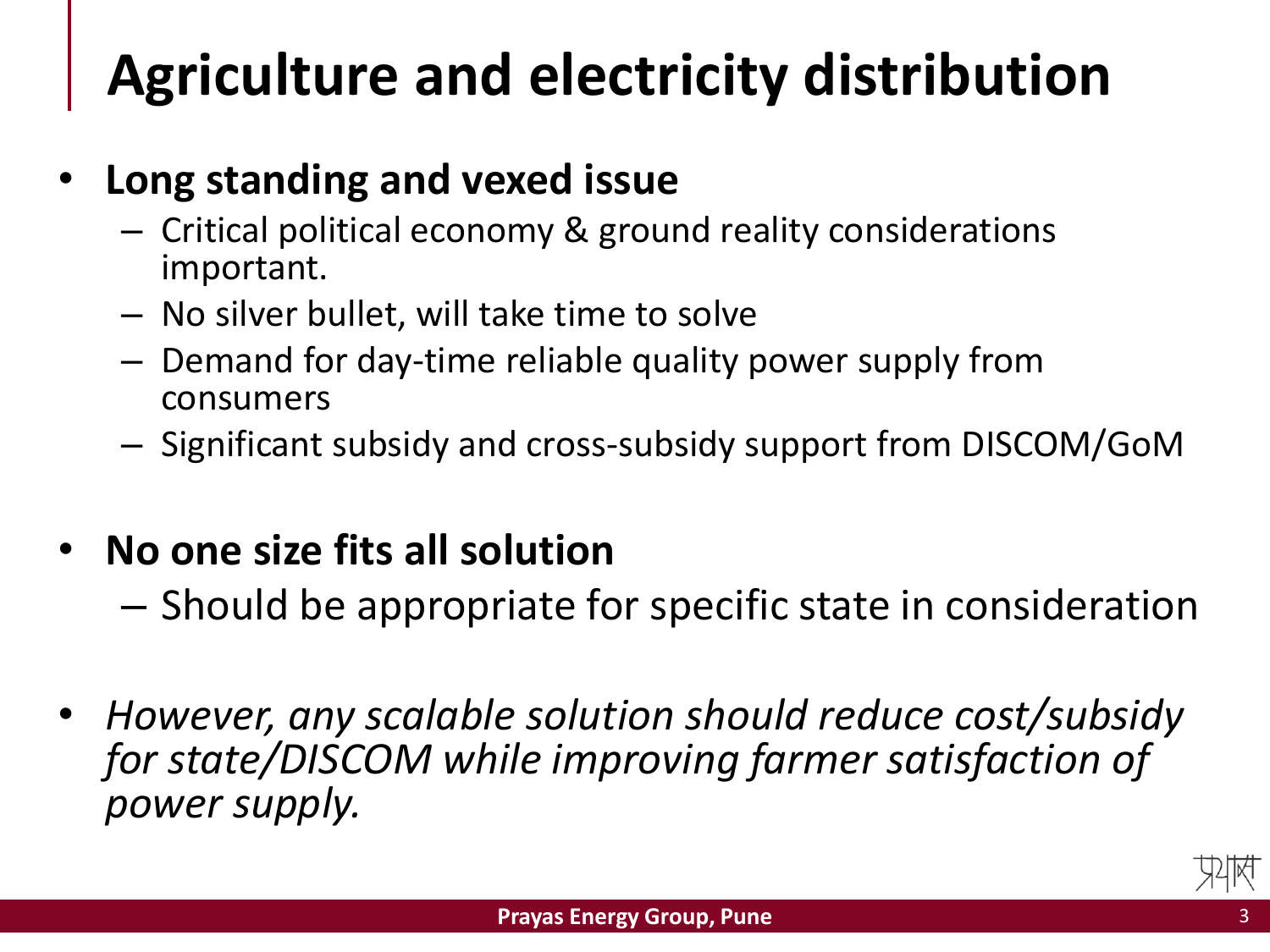## **Existing context in Maharashtra**

- Well laid out distribution network, separated feeders for agriculture
- Need to rapidly increase solar RPO in line with national commitment and take advantage of low costs
- Need for providing day time, reliable quality power supply to agriculture
- A win-win situation being adopted is that of tail end distributed solar PV plants (2-10 MWs) dedicated to agriculture feeders, connected at sub-station.

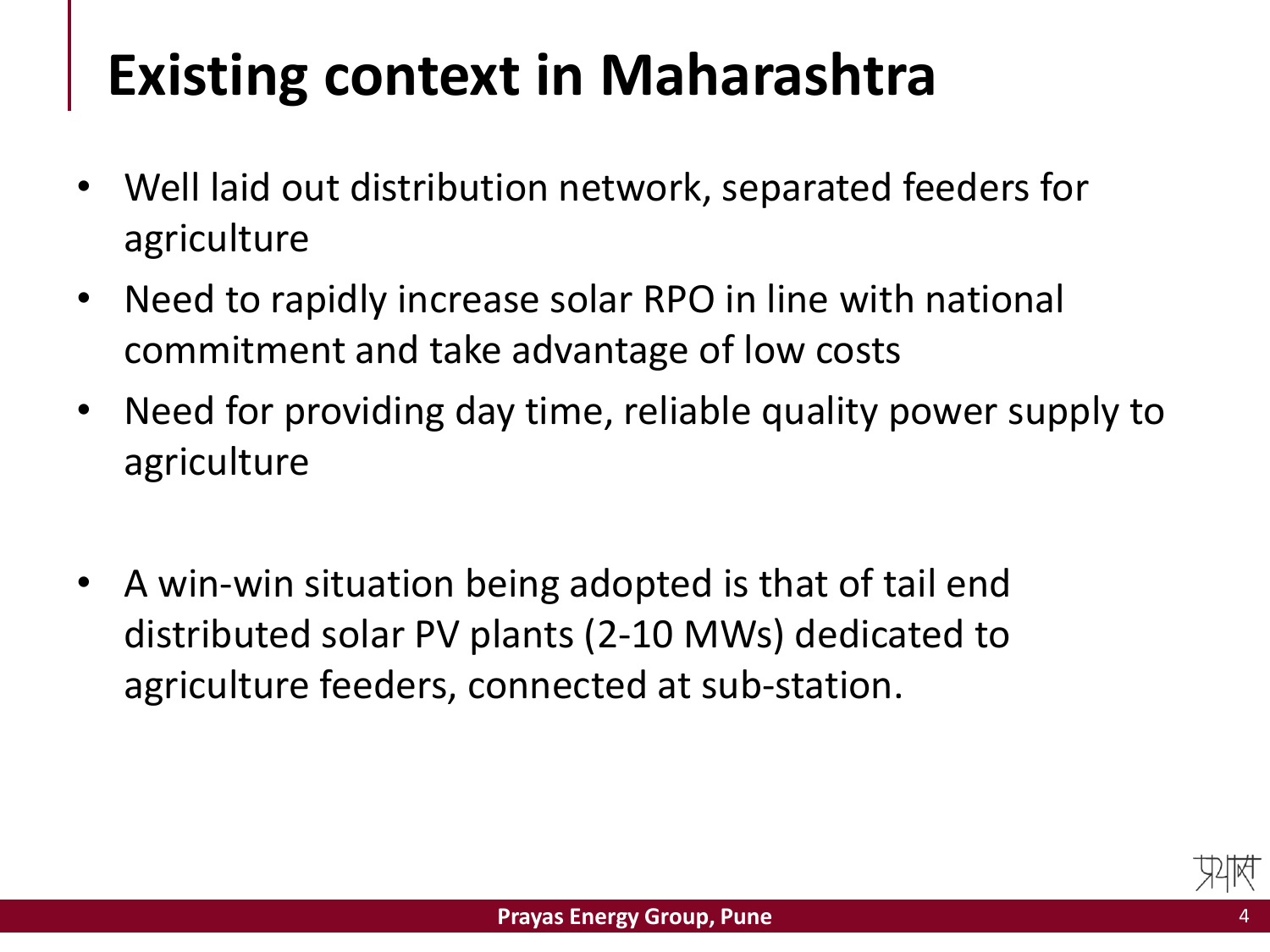# **Key Drivers of the solar feeder approach**

- Ensures day-time reliable power for the farmers
- No capital subsidy (State or GoI)
- Rather, cost-effective, enables reduction in subsidy (cross subsidies / revenue subsidies from state Govt)
- Ease of scalability; Rapid deployment ability
- No behavioral changes or undertakings needed from farmers
- Possible under existing regulatory framework,
- Qualifies for solar RPO of DISCOM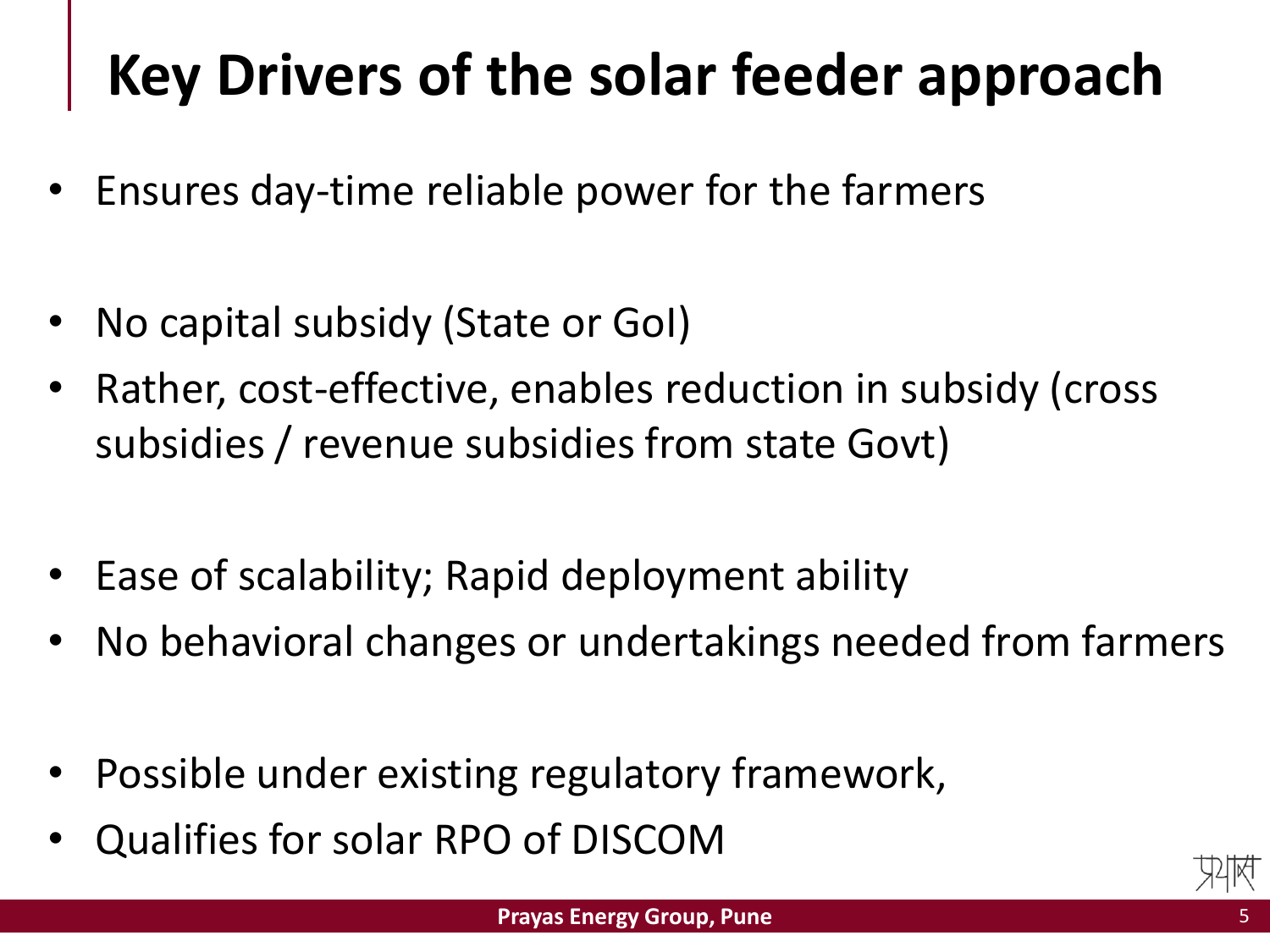

#### **Prayas Energy Group, Pune**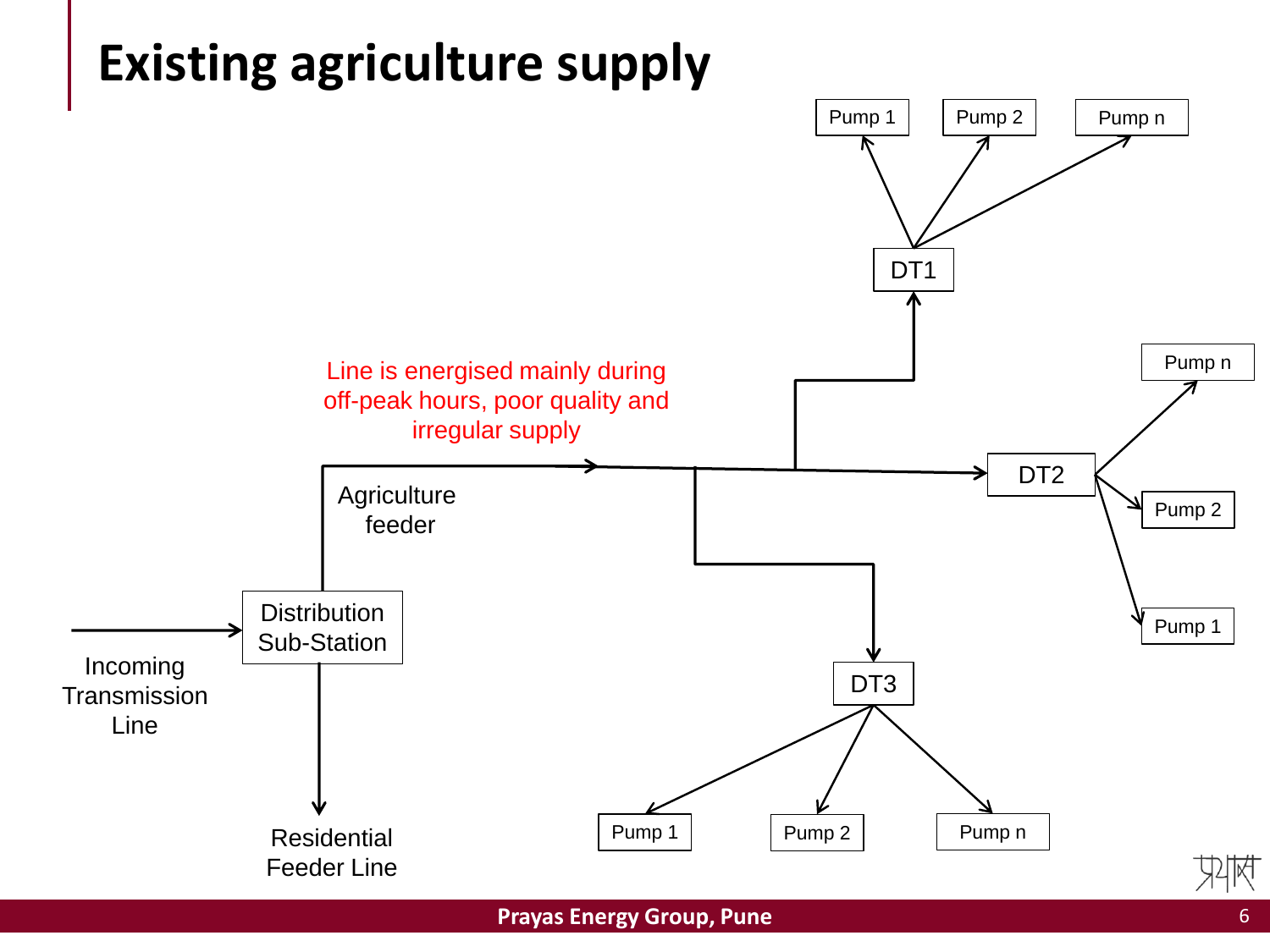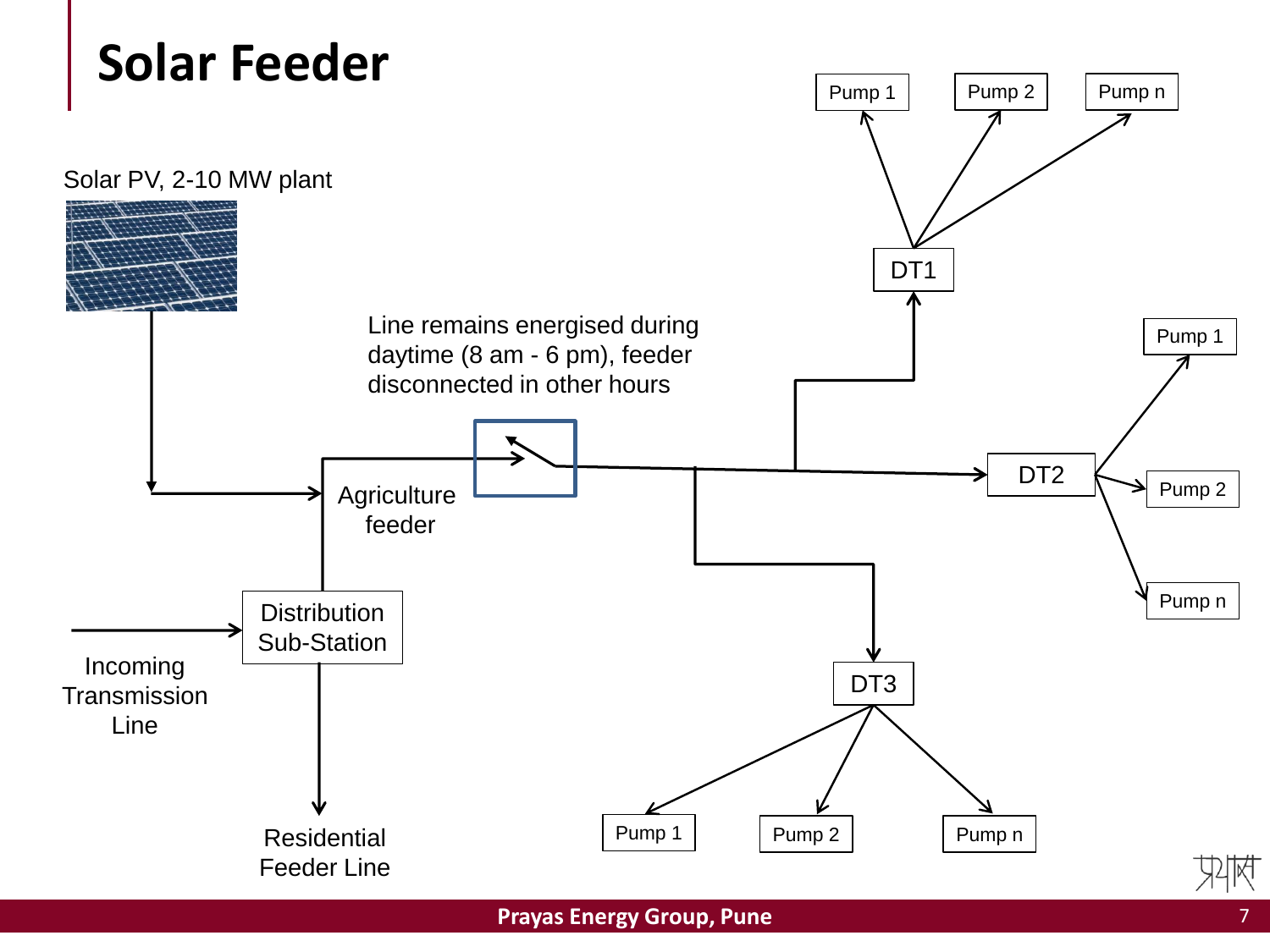### **Financial analysis for a typical feeder – Year 1**

### • **A typical feeder**

- One 11 kV feeder, 500 Ag Pumps, 5 Hp/pump,
- Operating hours 1250 hrs/yr; 6% losses in 11 kV+LT line
	- Annual feeder input **2.47 MUs**

### • **Existing agriculture supply scenario**

- Energy cost from grid supply **Rs 4.95/kWh**, (incl. APPC (Rs 4.09/kWh), transmission charges (0.4/kWh), both escalating at **1% per year** and losses (9.3%)).
- A]  $\rightarrow$  Year 1 Annual landed energy cost for feeder

**2.47 MUs \* 4.95 Rs/kWh = Rs. 1.22 crore/year (rising each year)**

### • **Solar feeder scenario**

- Solar PV energy price-feeding at 11 kV level: Rs. 3.15 /kWh (2018); Cost is fixed over life of project
- **B**<sup> $\rightarrow$ </sup> Annual energy cost for solar feeder

**2.47 MUs \* 3.15 Rs/kWh = Rs. 0.78 crore/year (fixed over life)** 

#### *Difference – i.e. (A – B = 0.44 crore in first year) is decrease in MSEDCL / GoM cost (cross subsidy / subsidy)*

*Cost of distribution same in all scenarios and hence not considered in analysis.*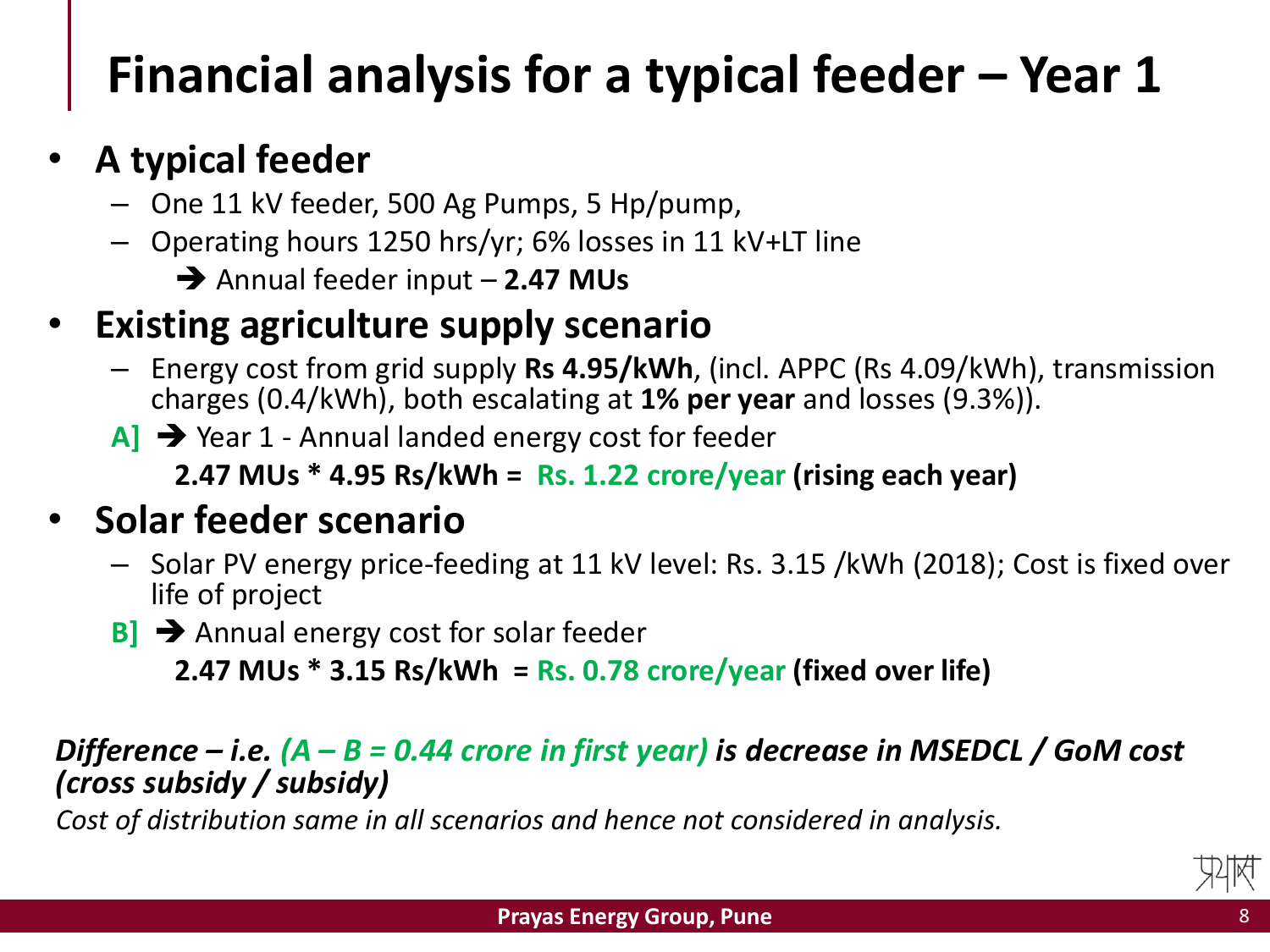#### **Yearly savings (Rs cr) per feeder to MSEDCL from Solar Feeder over grid supply over 20 yrs**



**Prayas Energy Group, Pune** 9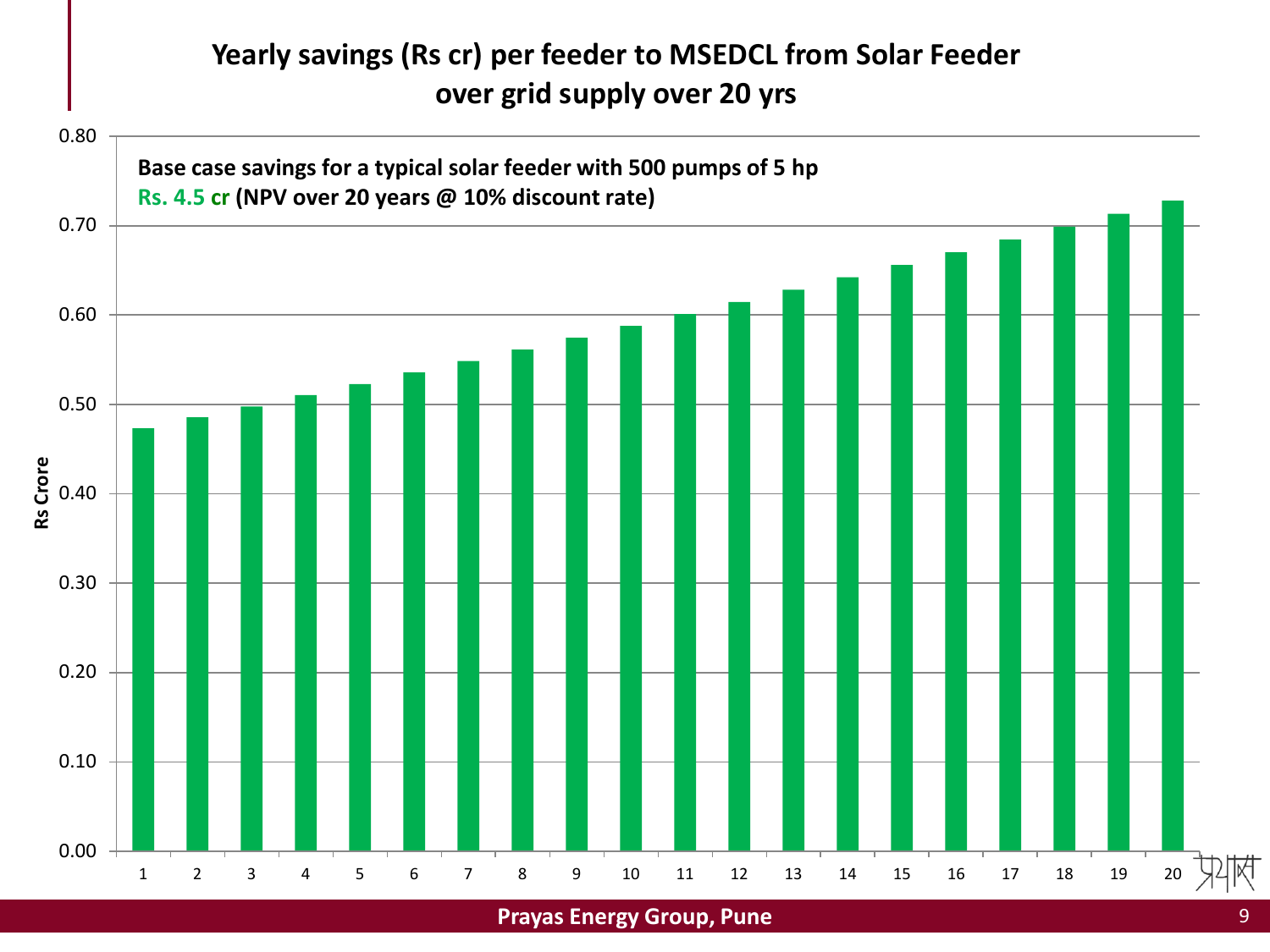# **Sensitivity Analysis**

| Cost of supply to a typical<br>agriculture feeder (500, 5 hp<br>pumps, 1250 hours/year use)<br>from various options | <b>Sensitivity Parameters</b>                       | <b>Better</b><br><b>Scenario</b><br>for Solar<br>Feeder | <b>Base</b><br><b>Scenario</b><br>for Solar<br><b>Feeder</b> | <b>Worse</b><br><b>Scenario</b><br>for Solar<br>Feeder |
|---------------------------------------------------------------------------------------------------------------------|-----------------------------------------------------|---------------------------------------------------------|--------------------------------------------------------------|--------------------------------------------------------|
| <b>Sensitivity Parameters</b>                                                                                       | Price of solar power in<br>Rs/kWh                   | 3                                                       | 3.15                                                         | 3.5                                                    |
|                                                                                                                     | Escalation in grid power<br>purchase cost (%)       | $\overline{2}$                                          | $\mathbf{1}$                                                 | 0.5                                                    |
| Cost of supply from various<br>options (NPV @ 10% discount                                                          | Grid supply with APPC at Rs<br>4.09/kWh for 2018-19 | 11.9                                                    | 11.1                                                         | 10.8                                                   |
| rate over 20 years, Rs crore per<br>feeder)                                                                         | Solar Feeder                                        | 6.3                                                     | 6.6                                                          | 7.4                                                    |
| Savings (NPV @ 10% discount<br>rate over 20 years, Rs crore per<br>feeder)                                          | Savings in solar feeder                             | 5.6                                                     | 4.5                                                          | 3.4                                                    |



邶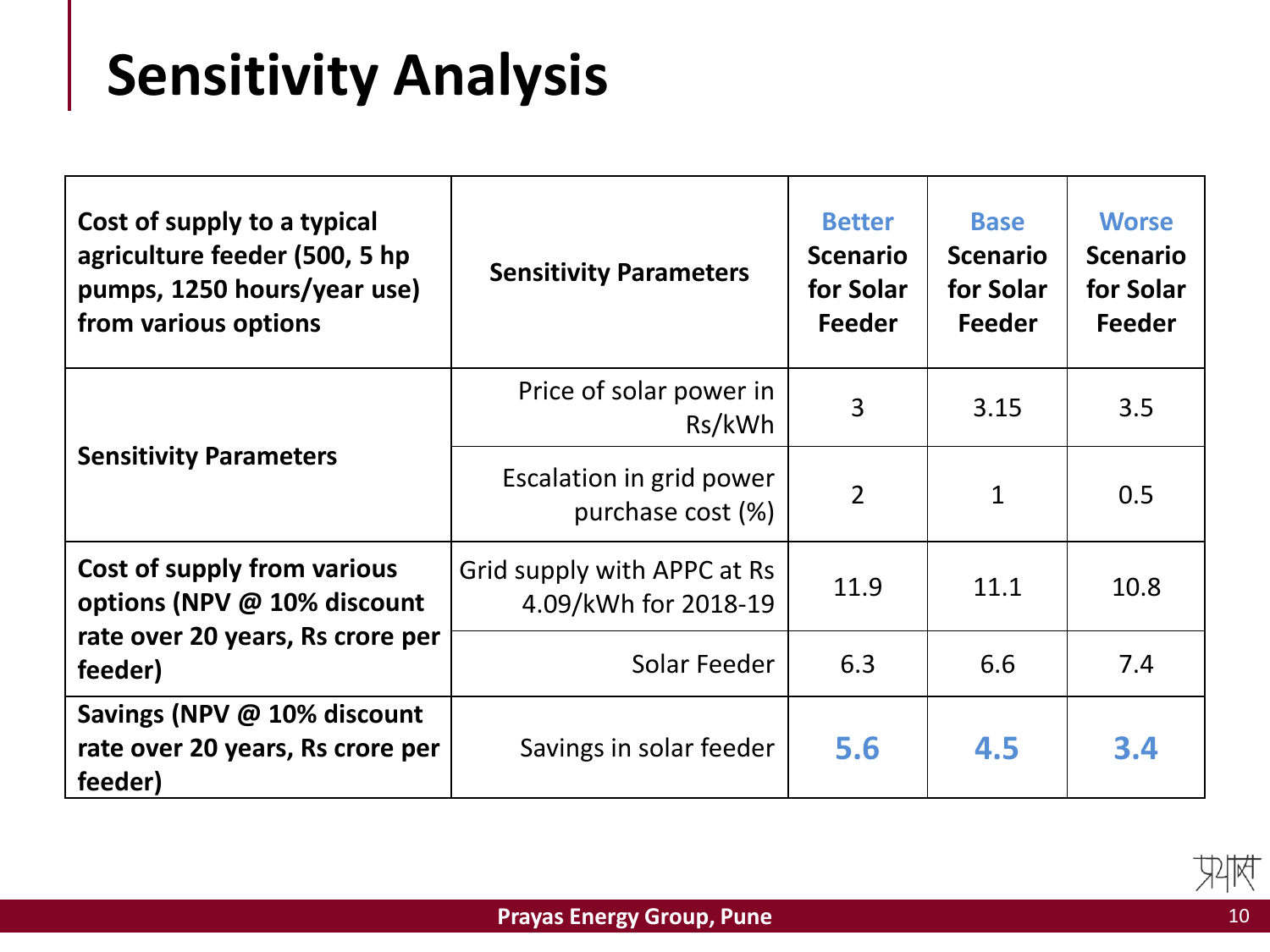### **Status in Maharashtra**

- Chief Minister's scheme notified in June, 2017, amended in March, 2018.
	- 2 pilot projects in Ahmednagar (Rs 2.94/kWh) and Yavatmal (Rs 2.97/kWh) with 25 year PPA completed, already supplying day-time power.
	- $\sim$  2000-3000 MW under various stages of tendering/auctioning
- ~ 2335 MW bid out by MSEDCL, MahaGenco
	- Consumption of roughly **3653 MUs, @ 19% CUF**
	- Equivalent to supplying power to **7.8 lakh pumps** (of 5 hp each) for 1250 hours per year. i.e. ~19% of electric pumps in Maharashtra
	- Saving Rs. **~343 crore/first year** in terms of subsidy support.
	- Over 20 years, APPC @ Rs 4.09/kWh and assumed to be rising at a conservative 1%/year; solar price fixed at Rs 3.15/kWh, **the NPV of savings is Rs 3800 crore**.
	- Developer selection and bidding for **24 talukas (235 MW)** is complete, petition before MERC for tariff adoption

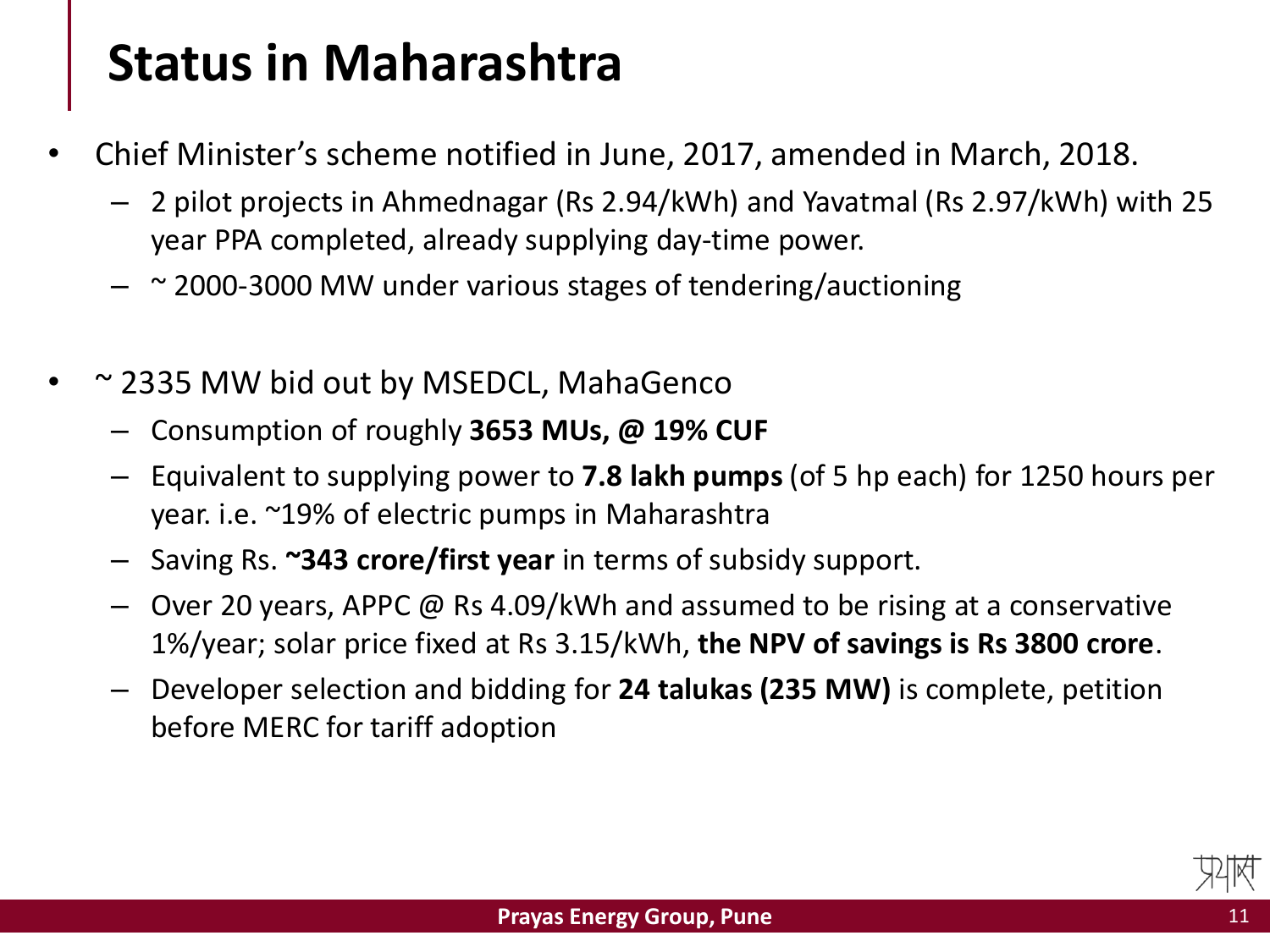### **Scheme Details …1**

- Government of Maharashtra Policy
- MSEDCL and MSPGCL as implementing agencies
- Developer to be selected through reverse competitive bidding
- MSEDCL signs 25 year PPA with winning developer
- Govt. land near substation can be made available on lease at nominal rate, lease of pvt. land also possible
- Group of farmers can also develop projects through bidding process and sign PPA with MSEDCL

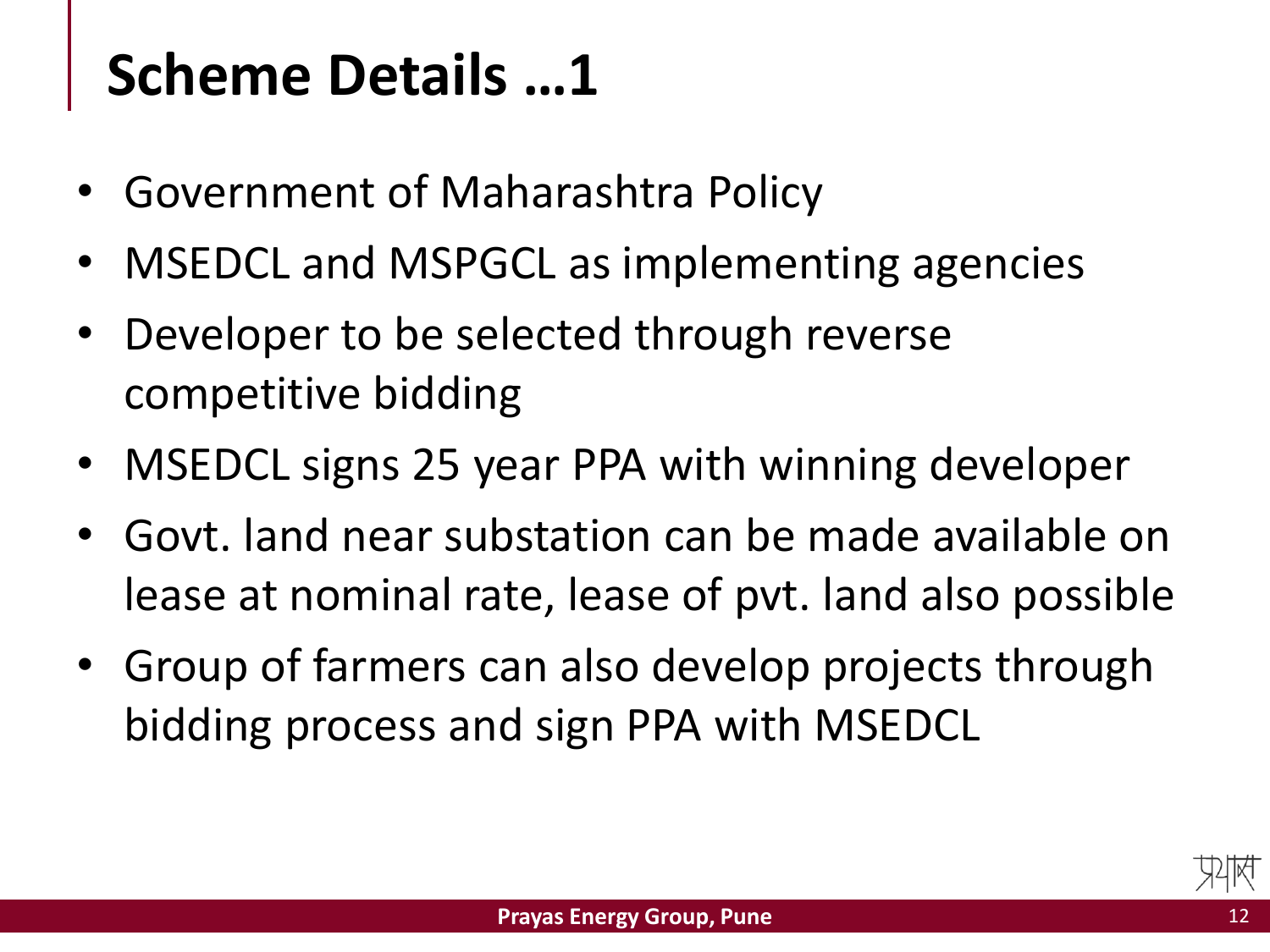### **Scheme Details …2**

- Regulatory process: After due process and hearings MERC has approved
	- Competitive bidding framework and consequently power procurement by MSEDCL
	- Supply of day time power to solar feeders (8 hours between 8 a.m. to 6 p.m.)
	- Consideration of solar generation under the scheme for solar RPO compliance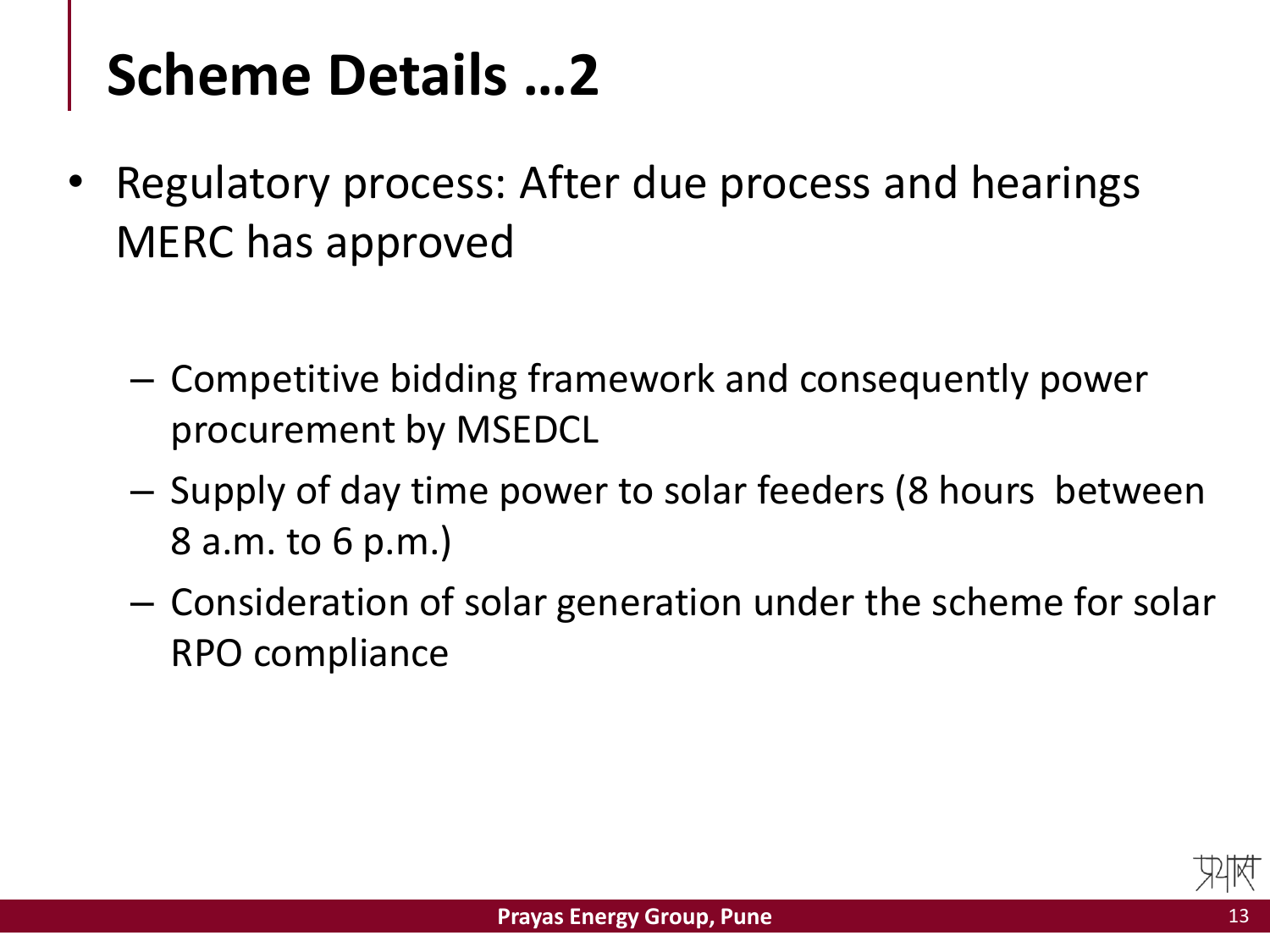## **Other advantages**

- No need for additional transmission evacuation infrastructure
	- presently limiting factor for various GW scale national/state wind/solar tenders
- Reduced need for balancing resources at the system level.
- Income/Job creation across the state
- Various future possibilities
	- Efficient pump, improve metering and revenue collection etc.

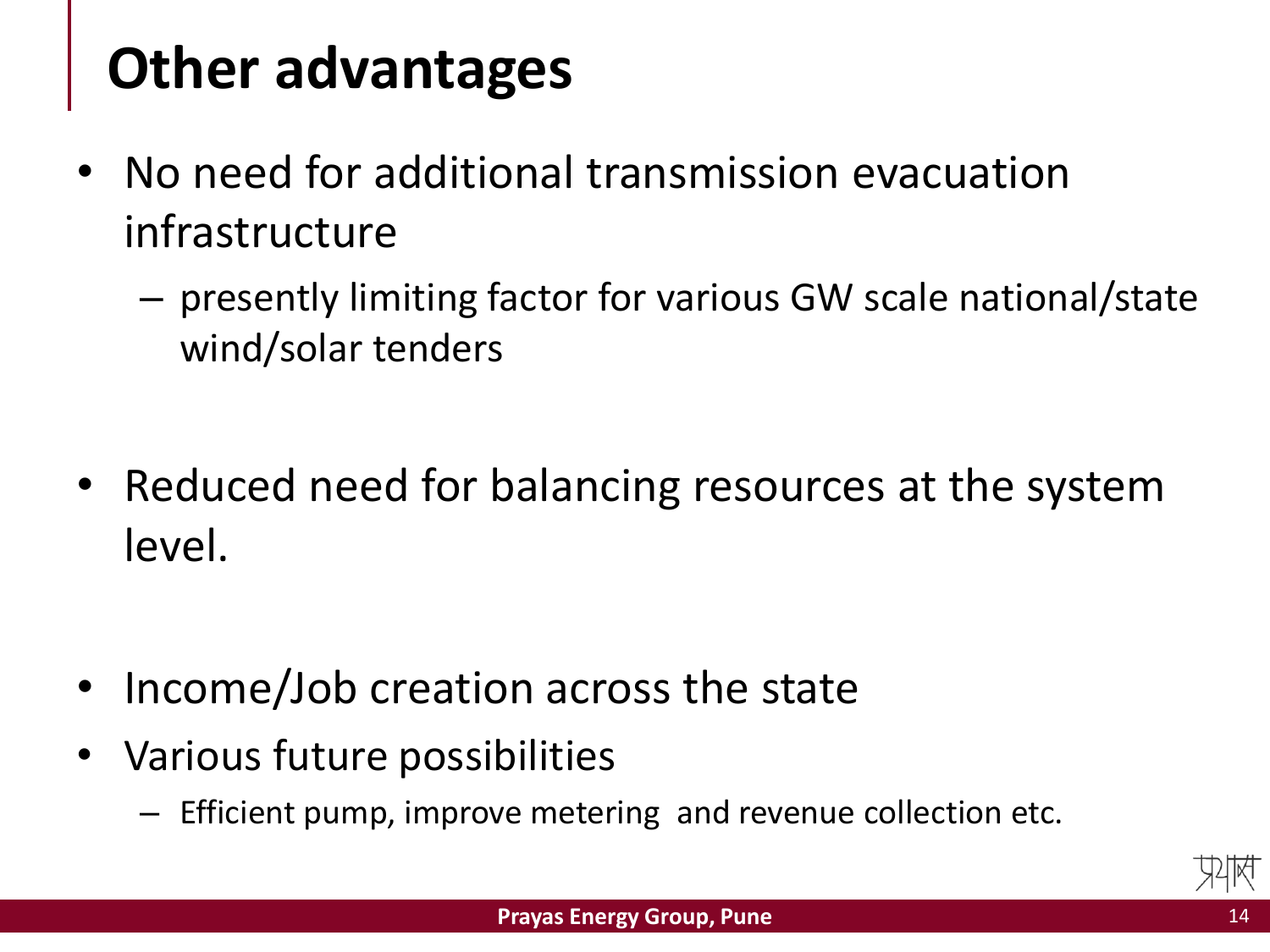### **Summary**

- Reliable day-time supply for agriculture
- Rapid deployment possible at scale
- Extremely cost effective not only in comparison to solar pumps but also to existing grid supply
	- Economics only improves with time as solar prices fall
- No capital subsidy requirement, but upfront savings from  $1<sup>st</sup>$ year, while increasing renewables.
	- Savings for a typical feeder: **Rs 4.5 cr/feeder over life** (NPV @ 10% discount rate). Equivalent to saving of **Rs 10,500/pump/year**.
	- Savings could be used for various purposes including increasing farmer incomes, water saving measures, loan waivers etc.

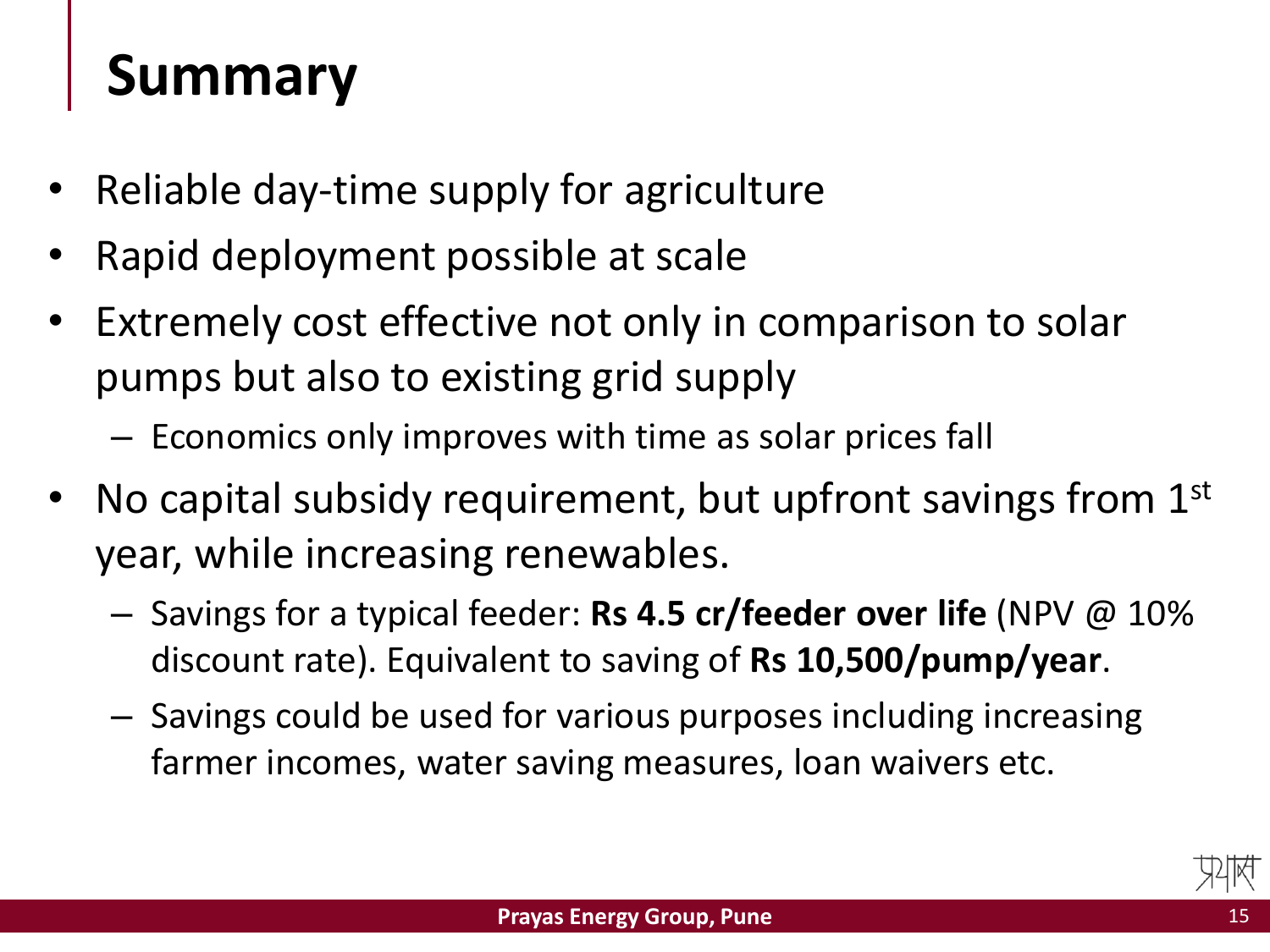# **Related policy and regulatory documents**

#### • **Industries, Energy and Labour Department**

- Govt. of Mah GR dated 14-06-2017- [To start Chief Minister Solar Agri](https://www.maharashtra.gov.in/Site/Upload/Government Resolutions/English/201706141206080310.pdf) Feeder Scheme in the state
- Govt. of Mah GR dated 17-03-2018- [Amendment in Mukhyamantri Sour Krishi Vahini Yojana for](https://www.maharashtra.gov.in/Site/Upload/Government Resolutions/English/201803171221136410.pdf) effective implementation

#### • **Maharashtra Electricity Regulatory Commission**

- [Case No. 164 of 2017](http://www.mercindia.org.in/pdf/Order 58 42/Order-164 of_2017-09012018.pdf), dated 9th Jan, 2018: MSEDCL seeking approval for procurement of 200 MW of solar to be set up in the premises of its existing substations.
- [Case No. 131 or 2018,](http://www.mercindia.org.in/pdf/Order 58 42/Order-131 of 2018-12062018.pdf) dated 12th June, 2018: MSEDCL seeking approval for deviation in SBGs for procurement of 1000 MW of Solar Power capacity under "Mukhyamantri Saour Krishi Vahini Yojana" with 2 to 10 MW size through reverse competitive bidding.
- [Case No. 172 of 2017](http://www.mercindia.org.in/pdf/Order 58 42/Order-172 of 2017-16102018.pdf), dated 16th October, 2018: MSPGCL seeking removal of difficulties in implementating "Mukhyamantri Solar Agricultural Feeder Scheme", approval of draft PPA & PSA.
- [Case No. 178 of 2018](http://www.mercindia.org.in/pdf/Order 58 42/Order-178 of 2018-19072018.pdf), dated 19th July, 2018: MSEDCL seeking approval for supplying day-time power to Ag consumers connected to solar feeders.
- [Case No. 270 of 2018](http://www.mercindia.org.in/pdf/Order 58 42/Order-270 of 2018-16102018.pdf), dated 16th October, 2018: MSEDCL seeking approval for deviation in SBGs for procurement of 1400 MW of Solar Power capacity under "Mukhyamantri Saour Krishi Vahini Yojana" with 2 to 10 MW size through reverse competitive bidding.